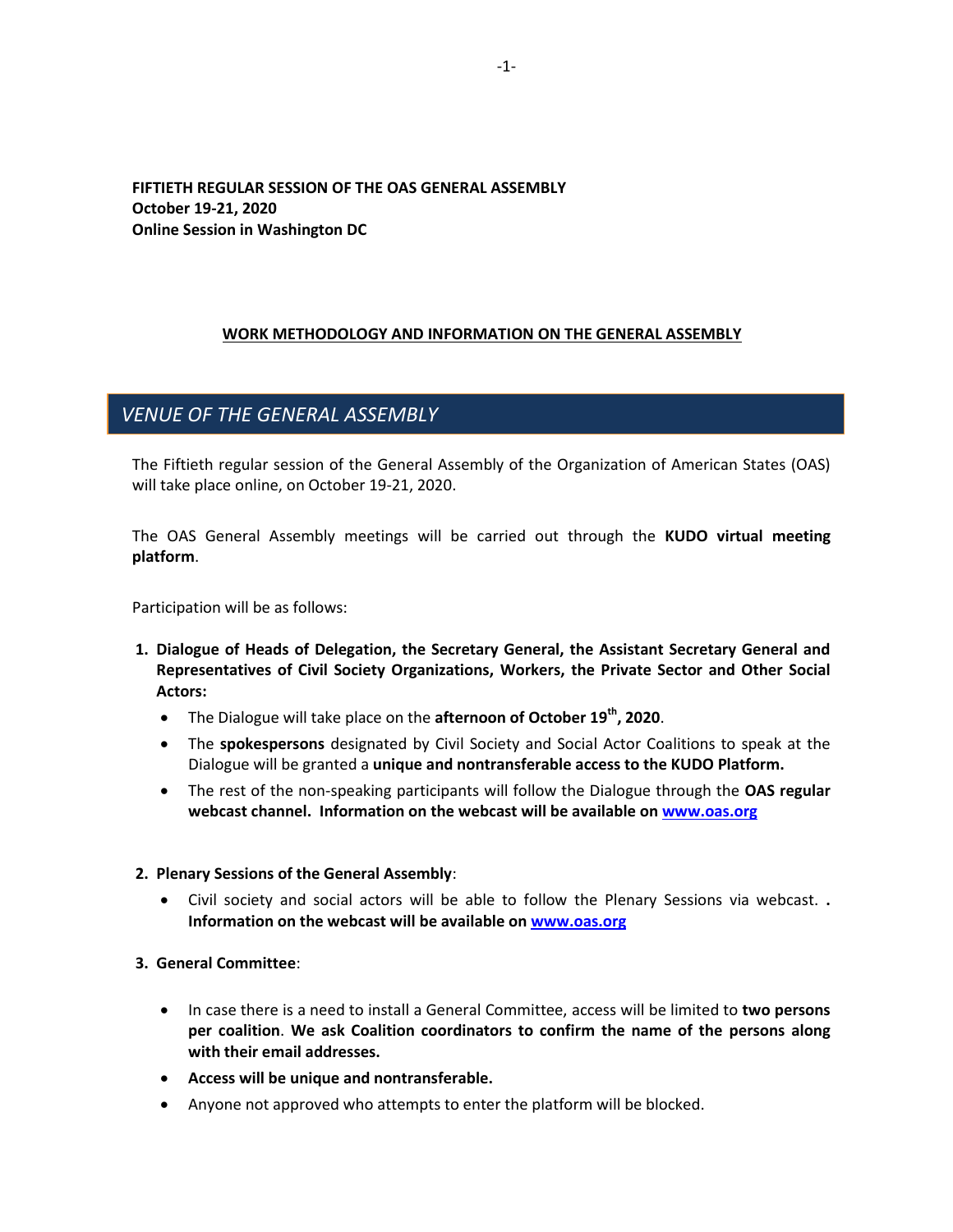# *PROCEDURE TO APPLY TO ATTEND THE GENERAL ASSEMBLY*

## **1. Civil Society Organizations, Indigenous Peoples and Communities of African Descent:**

In accordance with the Rules of Procedures of the OAS General Assembly, the OAS General Secretariat processed all requests received by **September 20th, 2020 at 11:59 pm, Washington, DCtime.**

The requests have been compiled and elevated to the consideration of the OAS Permanent Council.

Once the Permanent Council has approved the requests, participants will receive a copy of the list, along with the corresponding link to complete their online accreditation.

## *The registration of Civil Society Organizations in the Organization of American States is free; as is the registration for attending and participating in meetings of the General Assembly of the Organization.*

Civil society organizations and social actors that have been approved and that appear in the list previously mentioned, must complete the online Accreditation Form available in the Accreditation [System,](https://www.cvent.com/events/forty-ninth-regular-session-of-the-oas-general-assembly/registration-ff391d752be640abbf90f7a87dca3688.aspx?lang=en&fqp=true) under the category of: "Civil Society Organizations", "Indigenous Peoples and Afrodescendant Communities" or "Workers organizations".

If you have a doubt regarding your category, please consult the list of special guests which will be sent to you to find your category.

## *COORDINATION*

### **Civil Society and Social Actors**

The Section of Relations with Civil Society of the OAS Secretariat for Access to Rights and Equity will coordinate civil society and social actors' participation in the 50th General Assembly, for further information, please contact:

**Jean Ricot Dormeus**, Section Chief Section of Relations with Civil Society Secretariat for Access to Rights and Equity Email: [civilsociety@oas.org](mailto:civilsociety@oas.org)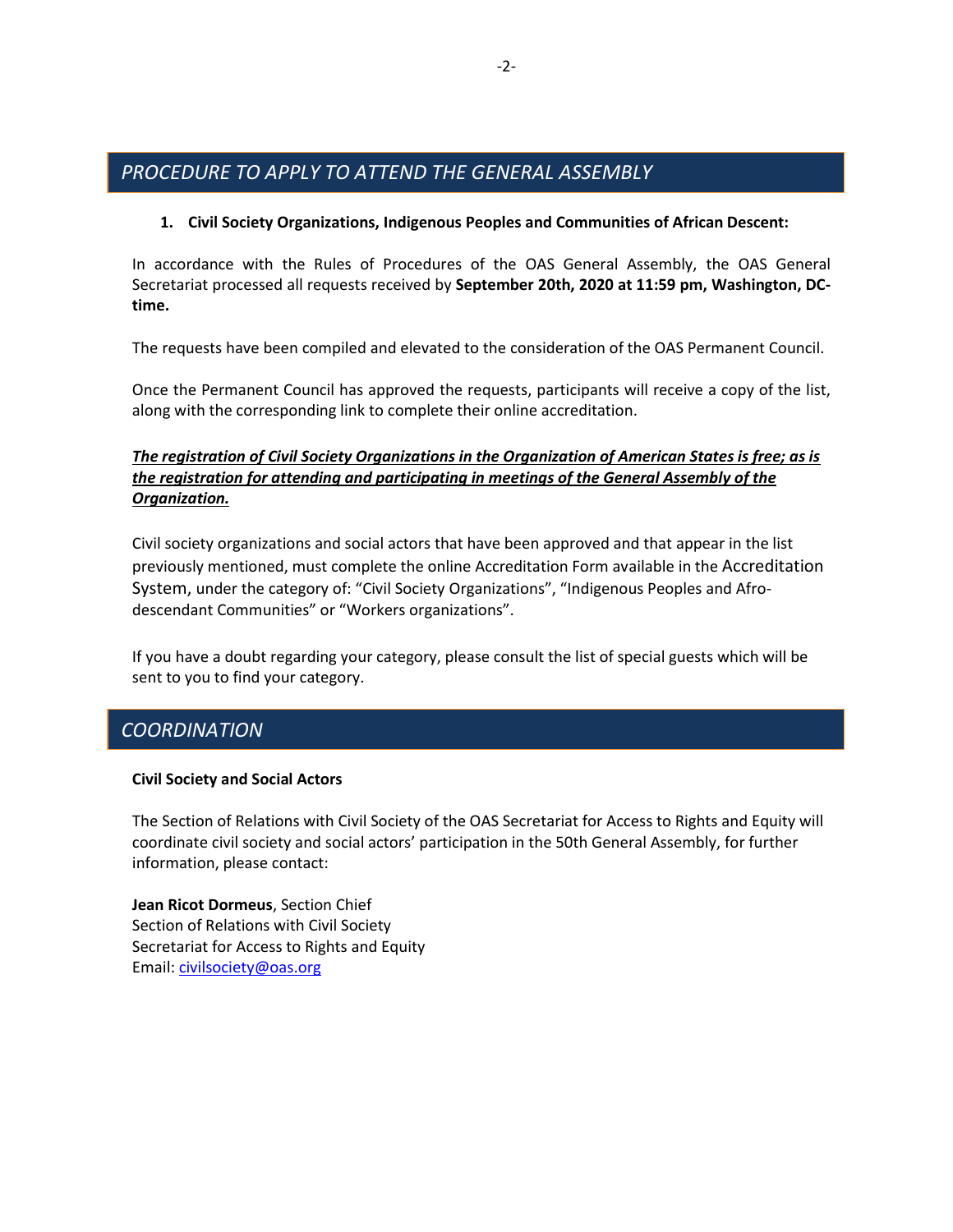#### **Workers´representatives**

**María Claudia Camacho**, Section Chief Section of Labor and Employment Executive Secretariat for Integral Development Email: [mcamacho@oas.org](mailto:mcamacho@oas.org)

# *DIALOGUE WITH OAS SECRETARY GENERAL AND MEMBER STATES*

The main activity planned at the General Assembly for Civil Society is the **"Dialogue of Heads of Delegation, the Secretary General, the Assistant Secretary General and Representatives of Civil Society Organizations, Workers, the Private Sector and Other Social Actors".**

The objective of the event will be to foster an open and proposition-based dialogue between social actors, Member States and the General Secretariat.

The dialogue will be carried out online, through the KUDO meeting platform and regular OAS Webcast channels.

The Dialogue will center on the main topic of the General Assembly, namely:

### **"Facing the Challenges of COVID-19 in the Hemisphere: A Collaborative Approach to Address Vulnerabilities and Build Resilience in Times of Crisis, Based on the Four Pillars of the OAS"**

The Dialogue will follow the same format used since the  $47<sup>th</sup>$  OAS General Assembly.

- **Each coalition will have 1 speaking slot.**
- **Workers' representatives** and the **Private Sector** will each have 2 speaking slots.
- **Youth** (through the YABT), will have 1 speaking slot.

**Speaking time**: the time allotted to each speaker will be limited to 3 minutes per intervention. Once the maximum speaking time is reached, the microphone will be turned off. Along these lines, we invite coalitions and social actors to draft their interventions accordingly.

## *COALITIONS*

- Since 2017, Civil Society organizations and social actors have been organized in **Coalitions** or groups of likeminded representatives who choose a spokesperson to represent them at the OAS General Assembly Dialogue with Member States and OAS authorities.
- In 2019, the Coalitions were made permanent.
- Each Coalition determines its membership and work methodology. If an organization is interested in joining a coalition, they may approach the Coordinator (See Appendix 1 for contact information).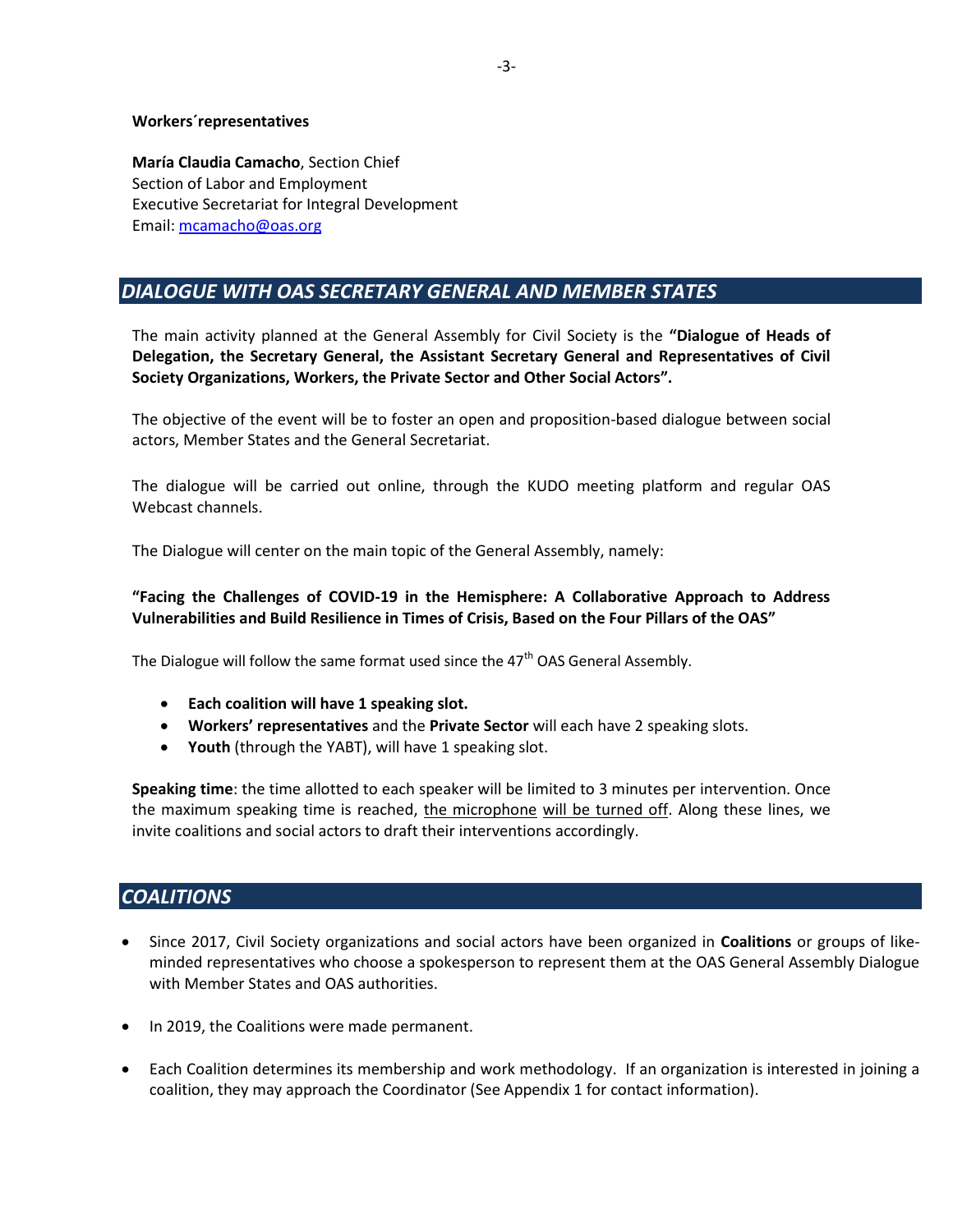Each Coalition must **present the following information to the OAS General**. The information must be submitted via email at [civilsociety@oas.org](mailto:civilsociety@oas.org) with a copy t[o oassociedadcivil@gmail.com:](mailto:oassociedadcivil@gmail.com)

**By October 12, 2020**

- **1. The name and organization / group and spokesperson of the coalition and his/her contact information.**
- **2. Taking into account that the presentation will be online, it is crucial that the selected spokesperson have an adequate internet connection. Otherwise, the intervention will have to be taped in advance.**
- **3.** In order to avoid delays in the Dialogue, the OAS General Secretariat will train the spokespersons in advance on the use of the KUDO Platform.

### **By October 15, 2020**

- **4. The updated list of the Organizations and/or Social Actors forming the Coalition (name of the organization, country, email)**.
- **5. The text of the intervention of the spokesperson.** In order to guarantee interpretation, we must receive the complete intervention.
- **6. The names and email addresses of the two representatives chosen by the Coalition to access the General Committee**
- Each Coalition is asked to present proposals geared towards fomenting a constructive reflection and/or propose solutions or **actions** to address problems common to the region, in the framework of the thematic areas of the segments of the Dialogue and the OAS Agenda.

**We ask that participants carefully read Appendix 2 to the present document: Rules of Participation in the Activities of the General Assembly.**

## *GENERAL INFORMATION*

Working and document Languages:

The "Dialogue of Heads of Delegation, the Secretary General, the Assistant Secretary General and the Representatives of Civil Society Organizations, Workers, the Private Sector and other Social Actors" will have simultaneous interpretation in the four official languages of the OAS: Spanish, English, French and Portuguese, as well as American Sign Language.

All documents to be considered by the General Assembly will be available in the four official languages of the OAS.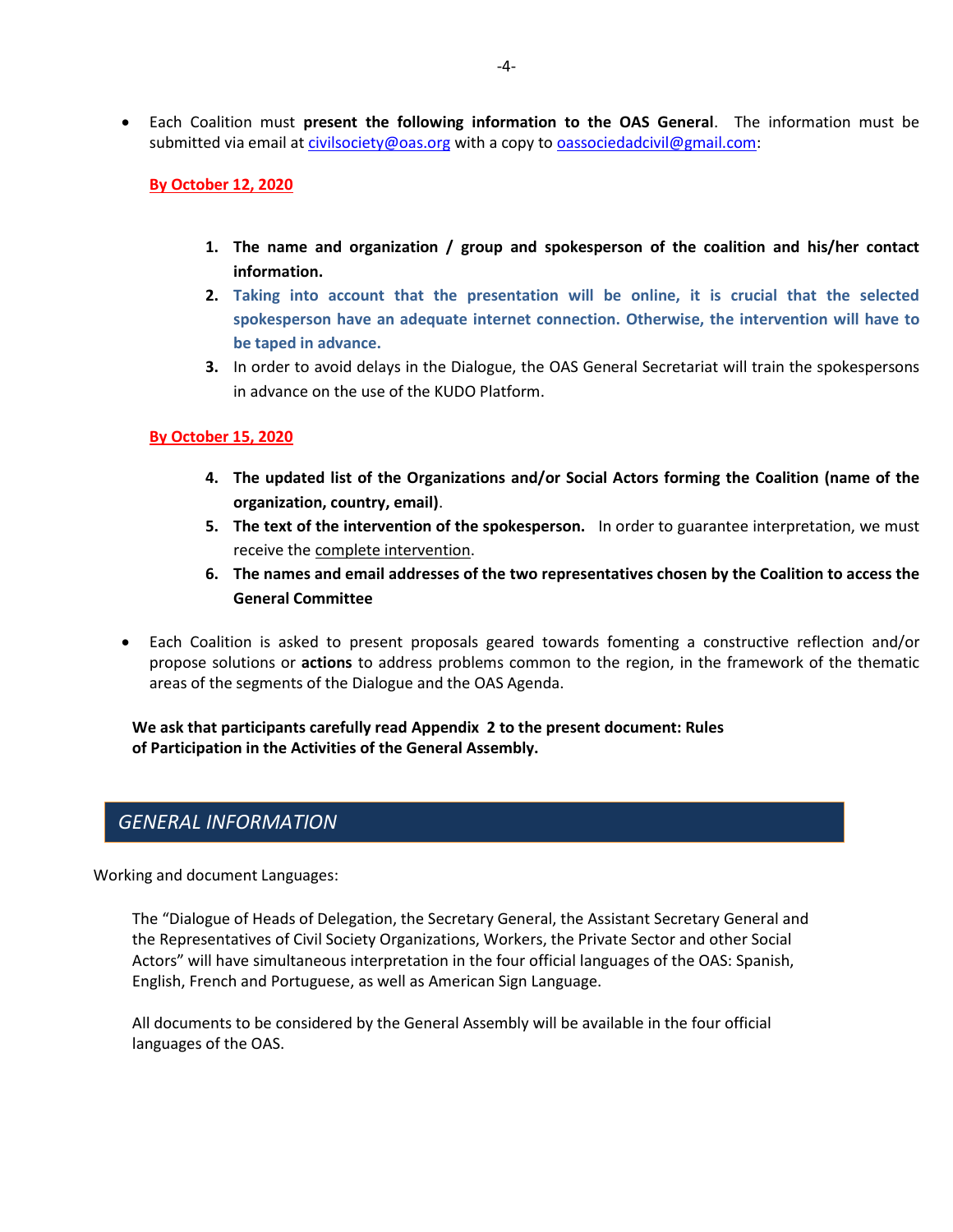## **Appendix 1**

## **Permanent Coalitions**

| $\frac{1}{2}$           | Nombre de Coalición / Coalition<br>Name                                                          | OSC Coordinadora /<br><b>Coordinating CSO</b>                                                         | Coordinación / Coordinators                                    | Email                                                                   |
|-------------------------|--------------------------------------------------------------------------------------------------|-------------------------------------------------------------------------------------------------------|----------------------------------------------------------------|-------------------------------------------------------------------------|
| 1                       | Human Life Internacional (HLI) /<br>Coalición para el Desarrollo<br>Humano                       | Human Life<br>Internacional                                                                           | Mario Rojas<br><b>Marlene Gilette</b><br>Luis Antonio Martinez | jmrojas98@gmail.com<br>gilletteibern@gmail.com<br>godot1920@hotmail.com |
| $\overline{2}$          | Coalición Derechos Humanos de<br>las Mujeres en las Américas                                     | Red de Salud de las<br><b>Mujeres</b><br>Latinoamericanas y<br>del Caribe - RSMLAC                    | Clara Elena Cardona Tamayo                                     | fortalecimiento@reddesalud.org                                          |
| $\overline{\mathbf{3}}$ | <b>Coalición LGBTTTI</b>                                                                         | Synergia - Iniciativa<br>por los Derechos<br>Humanos                                                  | Marcelo Ferreyra                                               | marcelo@synergiaihr.org                                                 |
| 4                       | Coalición Derechos de las<br>Personas que Ejercen Trabajo<br>Sexual                              | RedTraSex LAC                                                                                         | Elena Eva Reynaga                                              | coordinador@redtrasex.org                                               |
| 5                       | Coalición Religiones, Creencias y<br>Espiritualidades en Diálogo con la<br><b>Sociedad Civil</b> | Grupo de Estudios<br>Multidisciplinarios<br>sobre Religión e<br>Incidencia Pública -<br><b>GEMRIP</b> | Nicolás Panotto                                                | nicolaspanotto@gmail.com                                                |
| 6                       | Coalición RedLad Diálogos<br>Incluyentes como base de la<br><b>Innovación Social</b>             | Red<br>Latinoamericana y<br>del Caribe para la<br>Democracia                                          | Gina Romero                                                    | gina.romero@redlad.org                                                  |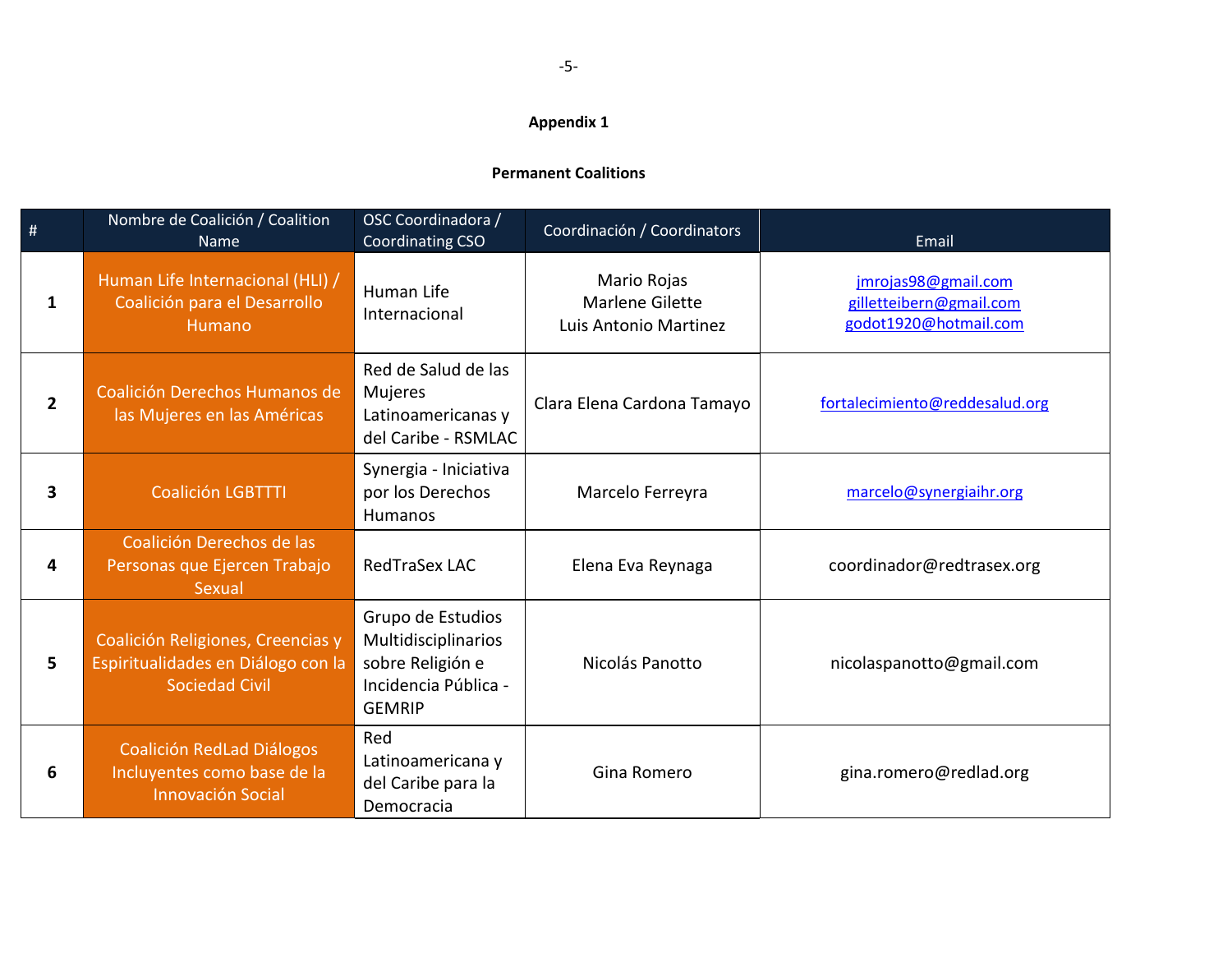| $\#$                    | Nombre de Coalición / Coalition<br>Name                                      | OSC Coordinadora /<br><b>Coordinating CSO</b>                                         | Coordinación / Coordinators                                                    | Email                                                                                     |
|-------------------------|------------------------------------------------------------------------------|---------------------------------------------------------------------------------------|--------------------------------------------------------------------------------|-------------------------------------------------------------------------------------------|
| $\overline{\mathbf{z}}$ | Coalición Foro Ciudadano de las<br>Américas                                  | Centro de Estudios<br>y Promoción del<br>Desarrollo - DESCO                           | Molvina Zeballos<br>Eduardo Toche Medrano                                      | molvina@desco.org.pe<br>etoche@desco.org.pe                                               |
| 8                       | Coalición de Comunidades<br>Afrodescendientes                                | Comunidad<br>Afrodescendiente<br>de Santiago de Cali,<br>Valle del Cauca,<br>Colombia | <b>Hernando Viveros</b>                                                        | hernandoviveros@gmail.com                                                                 |
| 9                       | Coalición Afrodescendientes de<br>las Américas                               | Asociación de<br>Afrocolombianos<br>Desplazados -<br><b>AFRODES</b>                   | <b>Erlendy Cuero Bravo</b><br>Elvia Duque                                      | dycuero.afrodes@gmail.com<br>Duque@raceandequality.org                                    |
| 10                      | Coalición de Derechos Sexuales y<br>Reproductivos                            | Católicas por el<br>Derechos a Decidir -<br>Colombia                                  | Sandra Mazo Cardona<br>Mariel Ortega de los Santos<br>Barbará Jimenez Santiago | sandramazo@cddcolombia.org<br>mortega@reprorights.org<br>bjimenezsantiago@equalitynow.org |
| 11                      | Coalición de Organizaciones de<br>Derechos Humanos de las<br><b>Américas</b> | <b>CEJIL</b>                                                                          | Francisco Quintana                                                             | fquintana@cejil.org; grodriguez@cejil.org;<br>jramirez@cejil.org                          |
| 12                      | Coalición de Movilidad Humana<br>en las Américas                             | Servicio Jesuita de<br>Refugiados para<br>Latinoamérica y el<br>Caribe                | Monica del Pilar Gómez<br>Gómez                                                | monica.gomez@jrs.net                                                                      |
| 13                      | <b>Indigenous Nations and</b><br><b>Organizations Coalition</b>              | <b>Indian Law</b><br><b>Resource Center</b>                                           | Miranda Carman<br><b>Armstrong Wiggins</b>                                     | mcarman@indianlaw.org<br>Awiggins@indianlaw.org                                           |
| 14                      | Coordinadora Indígena Abya<br>Ayala                                          | Consejo Regional<br>Indígena y Popular<br>de Xpujij S.C                               | Romel Rubén González Díaz                                                      | balamha58@gmail.com                                                                       |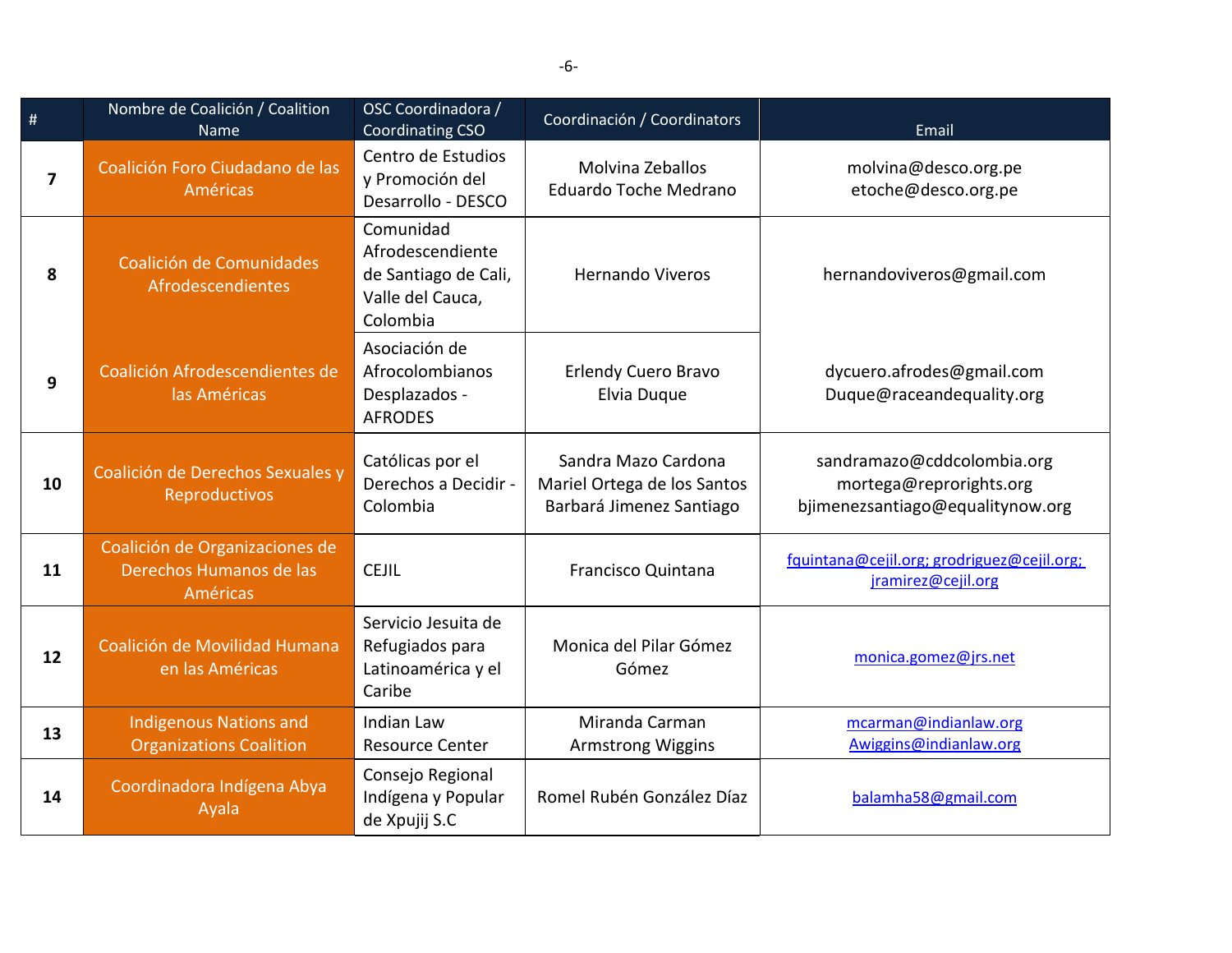| $\#$ | Nombre de Coalición / Coalition<br>Name                                                 | OSC Coordinadora /<br>Coordinating CSO                    | Coordinación / Coordinators                | Email                                                    |
|------|-----------------------------------------------------------------------------------------|-----------------------------------------------------------|--------------------------------------------|----------------------------------------------------------|
| 15   | Coalición Democracia, Libertad,<br>Justicia y Renovación Política                       | Red<br>Latinoamericana de<br>Jóvenes por la<br>Democracia | Jonathan Maza                              | jmaza88@gmail.com                                        |
| 16   | Coalición por la Dignidad de las<br>Personas con Discapacidad en las<br><b>Américas</b> | Comisión de Damas<br>Invidentes del Perú                  | Elizabeth Francisca Campos<br>Sánchez      | elizabethcampossanchez@gmail.com<br>ddhh@ulacdigital.org |
| 17   | Congreso Evangélico<br>Iberoamericano                                                   | Asociación<br>Mutualista<br>Evangélica<br>Neuquina        | Hugo Márquez                               | auxadm@amen.org.ar                                       |
| 18   | Coalición Vida y Familia                                                                | Asociación de<br>Iglesias Evangélicas<br>del Paraguay     | Miguel Ortigoza<br>Ligia Briz              | miguel@siembra.com.py<br>direccion@lafamiliaimporta.org  |
| 19   | Coalición para el Progreso de la<br>Sociedad                                            | Centro para el<br>Desarrollo de la<br>Familia             | Guillermo Aguayo Horna                     | gymaguayo@gmail.com<br>informes@fundacionfamilia.org     |
| 20   | Coalición para Oportunidades el<br><b>Ordenamiento Social</b><br>Contemporaneo          | Casasistencia                                             | Clara Vega                                 | claravega@casasistencia.org.mx                           |
| 21   | Coalición Juventud y Libertades                                                         | Frente Joven<br>Nueva Democracia                          | Santiago Santuario<br>María Camilia Ospina | santiagosanturio@gmail.com<br>mcospina93@gmail.com       |
| 22   | Coalición Educación y Cultura<br>para la Democracia                                     | Centro de Estudios<br><b>Universitarios</b><br>Calacoaya  | Gilberto Rocha Margáin                     | giroma@me.com                                            |
| 23   | Coalición de Libertad de<br>Conciencia y de Expresión                                   | Red de Acción Ética<br>Política                           | Bernardo Urzúa<br>Rodrígo Iván Cortés      | urzuabernardo80@gmail.com                                |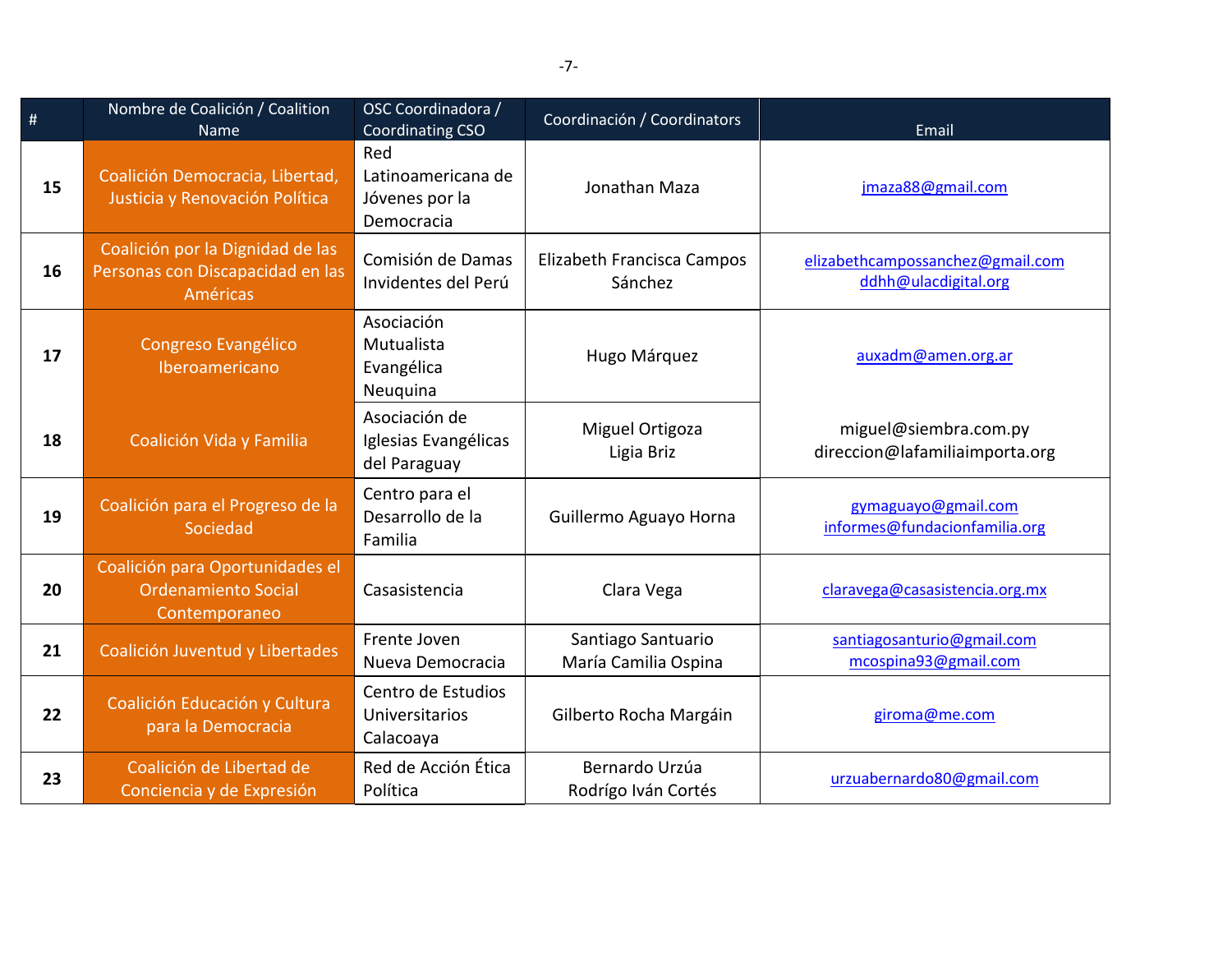| #  | Nombre de Coalición / Coalition<br><b>Name</b>                                    | OSC Coordinadora /<br>Coordinating CSO                        | Coordinación / Coordinators | Email                                        |
|----|-----------------------------------------------------------------------------------|---------------------------------------------------------------|-----------------------------|----------------------------------------------|
| 24 | Coalición Construyendo Nuevos<br><b>Horizontes</b>                                | Fundación para el<br>Desarrollo de las<br><b>Familias DSF</b> | Lisbeth Hernández Lecona    | fundacion.ds.familia@gmail.com               |
| 25 | Coalición Autodeterminación de<br>los Pueblos vs. Corrupción<br>Institucional     | <b>Alliance Defending</b><br>Freedom                          | Neydy Casillas              | ncasillas@adfinternational.org               |
| 26 | Coalición de Acceso a Justicia y<br>Estado de Derecho                             | Instituto de Acceso<br>a la Justicia                          | <b>Gabriel Domíngues</b>    | iajaguascalientes@gmail.com                  |
| 27 | Coalición por Venezuela                                                           | Venezolanos en<br>Barranquilla                                | Juan Carlos Viloria Doria   | vicepresidente@venezolanosenbarranquilla.org |
| 28 | Economía Inclusiva con Justicia<br>Social                                         | Transformarte 2.0<br>A.C                                      | Rodrigo Colchado Terrazas   | Trans.formar.arte@gmail.com                  |
| 29 | Derechos Humanos de<br>Adolescentes y Jóvenes en<br>América Latina y el Caribe    | Programa Right<br>Here, Right Now                             | María Inés Re               | mariainesre@yahoo.com.ar                     |
| 30 | Coalición Americana sobre<br>Políticas de Drogas (CAPD)                           | Intercambios A.C.                                             | Pablo Cymerman              | pablocymerman@intercambios.org.ar            |
| 31 | Coalición por un Laboratorio<br>Interamericano de Innovación<br>Política y Social | 1001 Ideas para mi<br>país                                    | Carlos Eduardo Vargas       | carlos.vargas.palencia@gmail.com             |